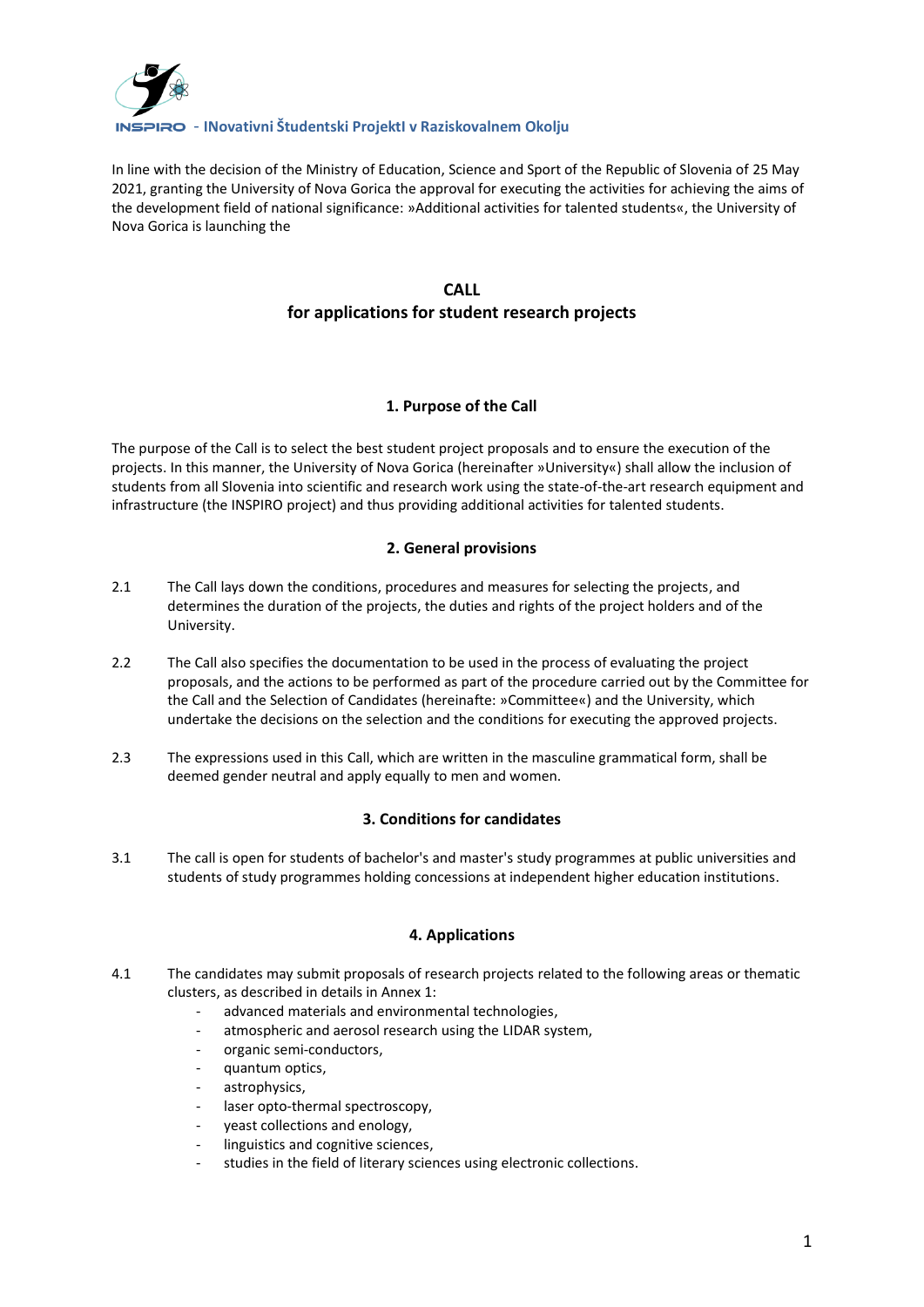

4.2. The application must contain:

- the completed application form (Annex 2),

- the research project proposal submitted on maximum two pages (font size 11, single spacing), which must contain the justification of the proposed research project and of the use of the specific equipment and infrastructure at UNG, the description of the course of researh activities and of their respective duration, the description of the outcomes and a list of most releavant scientific bibliography sources,

- the certificate of enrollment,

- the candidate's statement that the results obtained shall not be used for the candidate's bachelor's or master's thesis.

- 4.3. The candidates must submit their applications via e-mail to the e-mail address [inspiro@ung.si.](mailto:inspiro@ung.si)
- 4.4. The deadline for the submission of applications is 27th March 2022 by 24:00.
- 4.5. Incomplete applications and untimely applications, received after the deadline for submissions, shall not be processed by the Committee.

## **5. Committee for the Call and the Selection of Projects**

- 5.1**.** The Committee, which has five members, consists of three representatives of the University of Nova Gorica and two representatives of public universities in Slovenia.
- 5.2. The members of the Committee evaluating the project proposals submitted to the Call are: Prof. Dr. Matjaž Finšgar (Faculty of Chemistry and Chemical Engineering, University of Maribor) Prof. Dr. Mladen Franko (School of Environmental Sciences, University of Nova Gorica) Prof. Dr. Franc Marušič (School of Humanities, University of Nova Gorica) Assist. Prof. Dr. Dunja Fabjan (Faculty of Mathematics and Physics, University of Ljubljana) Dr. Jan Reščič (School for Viticulture and Enology, University of Nova Gorica).

#### **6. Selection procedure**

- 6.1. The Committee shall carry out the evaluation procedure for the submitted proposals on the basis of the complete applications and evidence submitted, and in line with the evaluation criteria no later than 14 days after the closure of the Call, and shall draw up a proposal of the selected candidates, which it shall submit to the University.
- 6.2. The Committee shall perform the selection of the projects according to:
	- the topicality of the research area and the relevance of the proposed research,
	- the eligibility of the use of specific research equipment at UNG for the purposes of carrying out the research,
	- the feasibility of the research project,
	- the significance of the expected results.
- 6.3. The Committee shall select up to two project proposals from each individual research area or thematic cluster stated in Article 4.1. The Committee may decide not to select any project from an individual research area or thematic cluster.